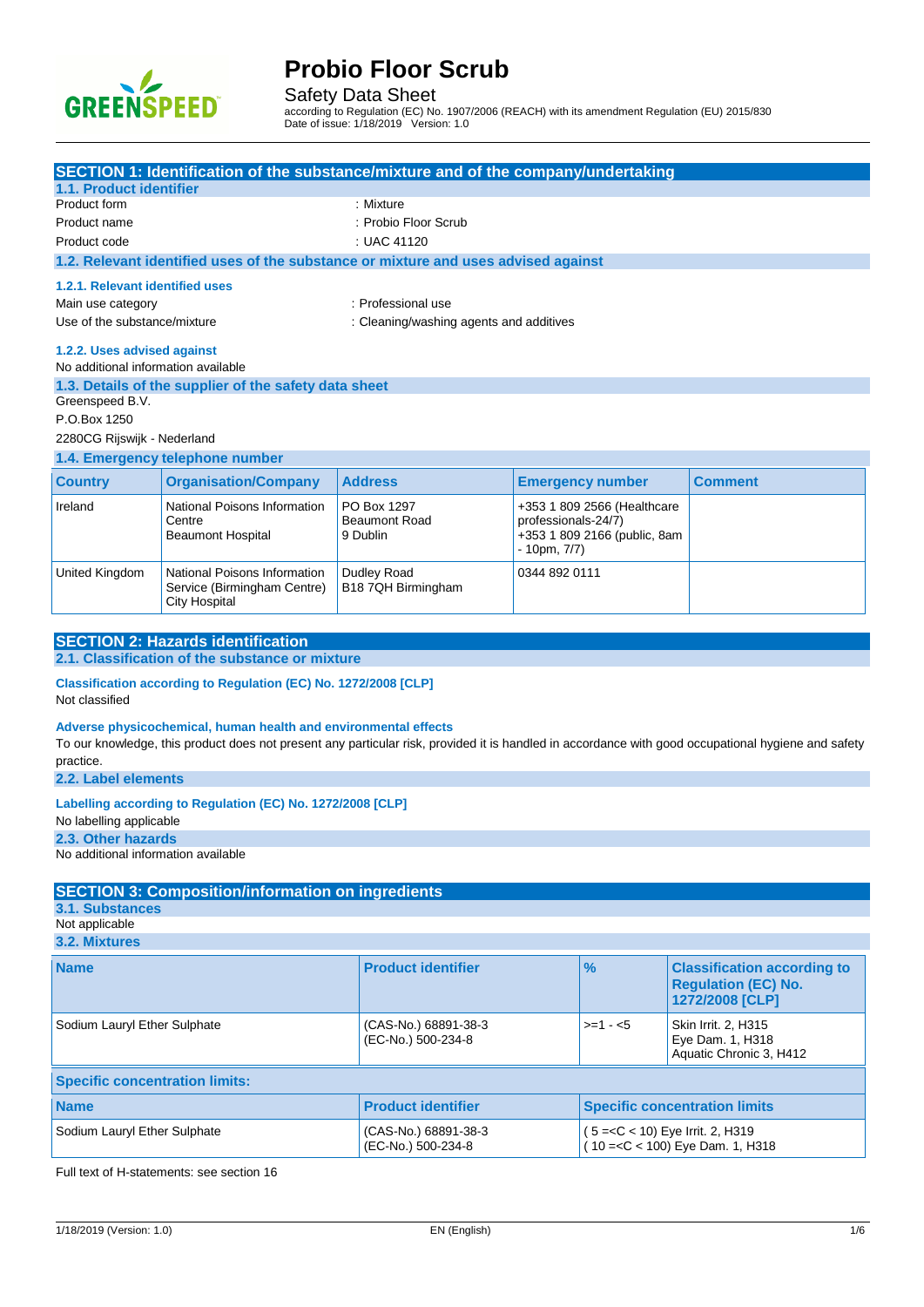### Safety Data Sheet

according to Regulation (EC) No. 1907/2006 (REACH) with its amendment Regulation (EU) 2015/830

| <b>SECTION 4: First aid measures</b>                                         |                                                                                            |  |  |
|------------------------------------------------------------------------------|--------------------------------------------------------------------------------------------|--|--|
| 4.1. Description of first aid measures                                       |                                                                                            |  |  |
| First-aid measures general                                                   | : No particular/specific measures required.                                                |  |  |
| First-aid measures after inhalation                                          | : No particular/specific measures required.                                                |  |  |
| First-aid measures after skin contact                                        | : No particular/specific measures required.                                                |  |  |
| First-aid measures after eye contact                                         | : No particular/specific measures required.                                                |  |  |
| First-aid measures after ingestion                                           | : No particular/specific measures required.                                                |  |  |
| 4.2. Most important symptoms and effects, both acute and delayed             |                                                                                            |  |  |
| Symptoms/effects                                                             | : Not expected to present a significant hazard under anticipated conditions of normal use. |  |  |
| A ladication of any immediate medical strongion and special treatment people |                                                                                            |  |  |

**immediate medical attention and special treatment 4.3. Indication of an Treat symptomatically.** 

| <b>SECTION 5: Firefighting measures</b>                                  |                                                                                                                                             |  |  |  |
|--------------------------------------------------------------------------|---------------------------------------------------------------------------------------------------------------------------------------------|--|--|--|
| 5.1. Extinguishing media                                                 |                                                                                                                                             |  |  |  |
| Suitable extinguishing media                                             | : Water spray. Dry powder. Foam. Carbon dioxide.                                                                                            |  |  |  |
|                                                                          | 5.2. Special hazards arising from the substance or mixture                                                                                  |  |  |  |
| Hazardous decomposition products in case of fire                         | : Toxic fumes may be released.                                                                                                              |  |  |  |
| 5.3. Advice for firefighters                                             |                                                                                                                                             |  |  |  |
| Protection during firefighting                                           | : Do not attempt to take action without suitable protective equipment. Self-contained<br>breathing apparatus. Complete protective clothing. |  |  |  |
| <b>SECTION 6: Accidental release measures</b>                            |                                                                                                                                             |  |  |  |
| 6.1. Personal precautions, protective equipment and emergency procedures |                                                                                                                                             |  |  |  |
|                                                                          |                                                                                                                                             |  |  |  |

## **6.1.1. For non-emergency personnel**

| Emergency procedures                                      | : Ventilate spillage area.                                                                                                                                     |
|-----------------------------------------------------------|----------------------------------------------------------------------------------------------------------------------------------------------------------------|
| 6.1.2. For emergency responders                           |                                                                                                                                                                |
| Protective equipment                                      | : Do not attempt to take action without suitable protective equipment. For further information<br>refer to section 8: "Exposure controls/personal protection". |
| <b>6.2. Environmental precautions</b>                     |                                                                                                                                                                |
| Avoid release to the environment.                         |                                                                                                                                                                |
| 6.3. Methods and material for containment and cleaning up |                                                                                                                                                                |
| Methods for cleaning up                                   | : Take up liquid spill into absorbent material.                                                                                                                |
| Other information                                         | : Dispose of materials or solid residues at an authorized site.                                                                                                |
| 6.4. Reference to other sections                          |                                                                                                                                                                |

For further information refer to section 13.

| <b>SECTION 7: Handling and storage</b>                            |                                                                                                        |
|-------------------------------------------------------------------|--------------------------------------------------------------------------------------------------------|
| 7.1. Precautions for safe handling                                |                                                                                                        |
| Precautions for safe handling                                     | : Ensure good ventilation of the work station. Wear personal protective equipment.                     |
| Hygiene measures                                                  | : Do not eat, drink or smoke when using this product. Always wash hands after handling the<br>product. |
| 7.2. Conditions for safe storage, including any incompatibilities |                                                                                                        |
| Storage conditions                                                | : Store in a well-ventilated place. Keep cool.                                                         |
| 7.3. Specific end use(s)                                          |                                                                                                        |

No additional information available

| <b>SECTION 8: Exposure controls/personal protection</b>              |
|----------------------------------------------------------------------|
| 8.1. Control parameters                                              |
| No additional information available                                  |
| 8.2. Exposure controls                                               |
| Appropriate engineering controls:                                    |
| Not necessary under the recommended storage and handling conditions. |
| Materials for protective clothing:                                   |
| Not necessary under the recommended storage and handling conditions  |
| Hand protection:                                                     |
| Not necessary under the recommended storage and handling conditions  |
| Eye protection:                                                      |
| Not necessary under the recommended storage and handling conditions  |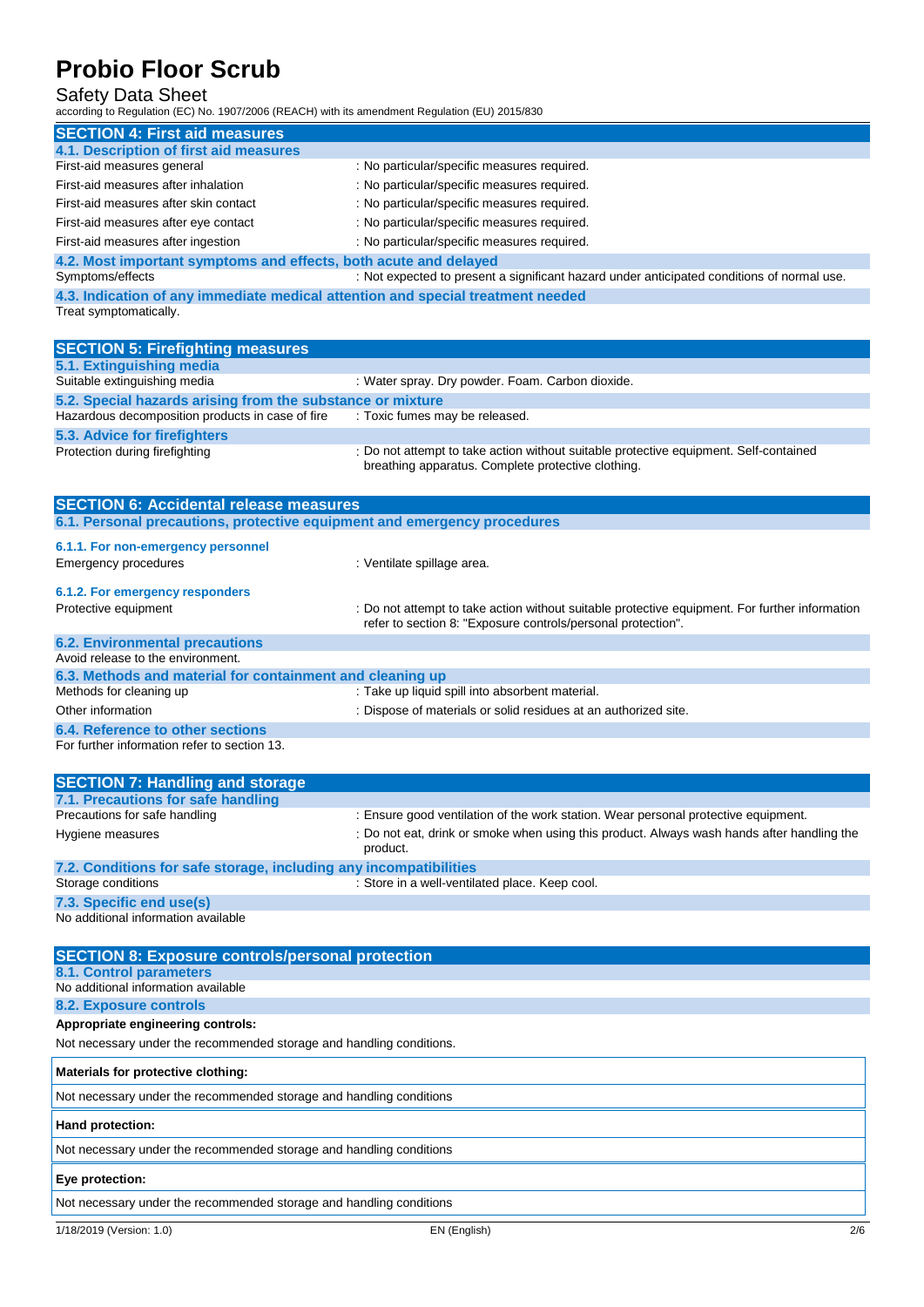## Safety Data Sheet

according to Regulation (EC) No. 1907/2006 (REACH) with its amendment Regulation (EU) 2015/830

### **Skin and body protection:**

Not necessary under the recommended storage and handling conditions

### **Respiratory protection:**

Not necessary under the recommended storage and handling conditions

### **Environmental exposure controls:**

Avoid release to the environment.

## **SECTION 9: Physical and chemical properties**

| 9.1. Information on basic physical and chemical properties |                          |
|------------------------------------------------------------|--------------------------|
| Physical state                                             | : Liquid                 |
| Colour                                                     | : Green.                 |
| Odour                                                      | : characteristic.        |
| Odour threshold                                            | : No data available      |
| pH                                                         | : $\approx 7$            |
| Relative evaporation rate (butylacetate=1)                 | : No data available      |
| Melting point                                              | $: 0 °C$ Not applicable  |
| Freezing point                                             | : No data available      |
| Boiling point                                              | : 100 - 245 $^{\circ}$ C |
| Flash point                                                | : No data available      |
| Auto-ignition temperature                                  | : No data available      |
| Decomposition temperature                                  | : No data available      |
| Flammability (solid, gas)                                  | : Not applicable         |
| Vapour pressure                                            | : No data available      |
| Relative vapour density at 20 °C                           | : No data available      |
| Relative density                                           | ∶≈ 1                     |
| Solubility                                                 | : No data available      |
| Log Pow                                                    | : No data available      |
| Viscosity, kinematic                                       | : No data available      |
| Viscosity, dynamic                                         | : No data available      |
| <b>Explosive properties</b>                                | : No data available      |
| Oxidising properties                                       | : No data available      |
| <b>Explosive limits</b>                                    | : No data available      |
| 9.2. Other information                                     |                          |
| No additional information available                        |                          |

| <b>SECTION 10: Stability and reactivity</b>                                        |
|------------------------------------------------------------------------------------|
| <b>10.1. Reactivity</b>                                                            |
| The product is non-reactive under normal conditions of use, storage and transport. |
| <b>10.2. Chemical stability</b>                                                    |
| Stable under normal conditions.                                                    |
| 10.3. Possibility of hazardous reactions                                           |
| No dangerous reactions known under normal conditions of use.                       |
| 10.4. Conditions to avoid                                                          |
| None under recommended storage and handling conditions (see section 7).            |
| 10.5. Incompatible materials                                                       |
| No additional information available                                                |
| 10.6. Hazardous decomposition products                                             |

Under normal conditions of storage and use, hazardous decomposition products should not be produced.

| <b>SECTION 11: Toxicological information</b> |                         |     |
|----------------------------------------------|-------------------------|-----|
| 11.1. Information on toxicological effects   |                         |     |
| Acute toxicity (oral)                        | : Not classified        |     |
| Acute toxicity (dermal)                      | : Not classified        |     |
| Acute toxicity (inhalation)                  | : Not classified        |     |
| Sodium Lauryl Ether Sulphate (68891-38-3)    |                         |     |
| LD50 oral                                    | > 2000 mg/kg bodyweight |     |
| LD50 dermal                                  | > 2000 mg/kg bodyweight |     |
| 1/18/2019 (Version: 1.0)                     | EN (English)            | 3/6 |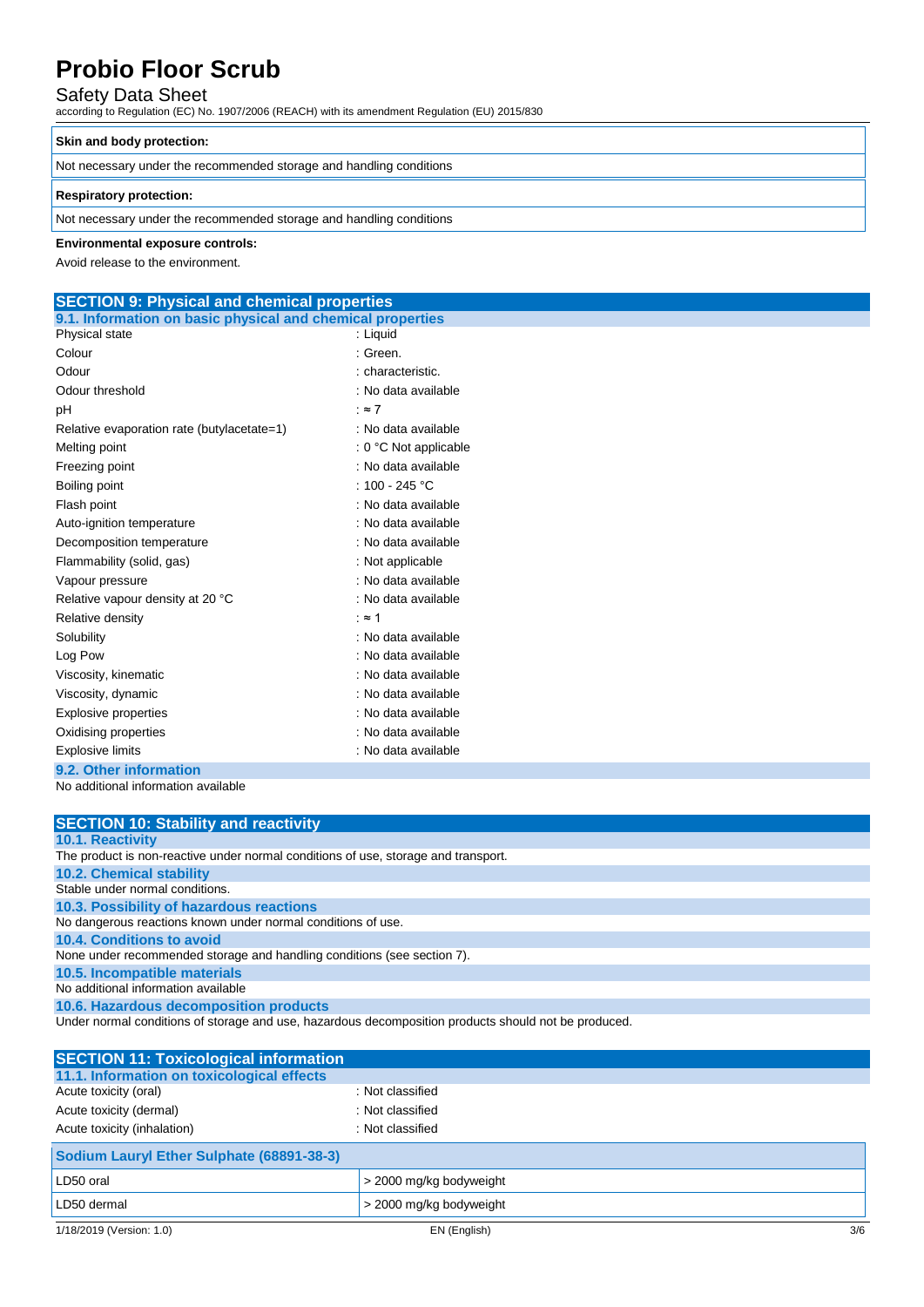## Safety Data Sheet

according to Regulation (EC) No. 1907/2006 (REACH) with its amendment Regulation (EU) 2015/830

| Skin corrosion/irritation         | : Not classified |
|-----------------------------------|------------------|
|                                   | $pH: \approx 7$  |
| Serious eye damage/irritation     | : Not classified |
|                                   | $pH: \approx 7$  |
| Respiratory or skin sensitisation | : Not classified |
| Germ cell mutagenicity            | : Not classified |
| Carcinogenicity                   | : Not classified |
| Reproductive toxicity             | : Not classified |
| STOT-single exposure              | : Not classified |
| STOT-repeated exposure            | : Not classified |
| Aspiration hazard                 | : Not classified |

| <b>SECTION 12: Ecological information</b> |                                                                                                                            |  |  |
|-------------------------------------------|----------------------------------------------------------------------------------------------------------------------------|--|--|
| <b>12.1. Toxicity</b>                     |                                                                                                                            |  |  |
| Ecology - general                         | : The product is not considered harmful to aquatic organisms nor to cause long-term<br>adverse effects in the environment. |  |  |
| Acute aquatic toxicity                    | : Not classified                                                                                                           |  |  |
| Chronic aquatic toxicity                  | : Not classified                                                                                                           |  |  |
| Sodium Lauryl Ether Sulphate (68891-38-3) |                                                                                                                            |  |  |
| LC50 fish 1                               | $> 1$ mg/l                                                                                                                 |  |  |
| EC50 other aquatic organisms 1            | > 1 mg/l waterflea                                                                                                         |  |  |
| EC50 other aquatic organisms 2            | $> 10$ mg/l                                                                                                                |  |  |
| 12.2. Persistence and degradability       |                                                                                                                            |  |  |
| No additional information available       |                                                                                                                            |  |  |
| 12.3. Bioaccumulative potential           |                                                                                                                            |  |  |
| No additional information available       |                                                                                                                            |  |  |
| 12.4. Mobility in soil                    |                                                                                                                            |  |  |
| No additional information available       |                                                                                                                            |  |  |
| 12.5. Results of PBT and vPvB assessment  |                                                                                                                            |  |  |
| No additional information available       |                                                                                                                            |  |  |
| 12.6. Other adverse effects               |                                                                                                                            |  |  |
| No additional information available       |                                                                                                                            |  |  |

## **SECTION 13: Disposal considerations 13.1. Waste treatment methods**

: Dispose of contents/container in accordance with licensed collector's sorting instructions.

| <b>SECTION 14: Transport information</b>         |                |                |                |                |
|--------------------------------------------------|----------------|----------------|----------------|----------------|
| In accordance with ADR / RID / IMDG / IATA / ADN |                |                |                |                |
| <b>ADR</b>                                       | <b>IMDG</b>    | <b>IATA</b>    | <b>ADN</b>     | <b>RID</b>     |
| 14.1. UN number                                  |                |                |                |                |
| Not applicable                                   | Not applicable | Not applicable | Not applicable | Not applicable |
| 14.2. UN proper shipping name                    |                |                |                |                |
| Not applicable                                   | Not applicable | Not applicable | Not applicable | Not applicable |
| 14.3. Transport hazard class(es)                 |                |                |                |                |
| Not applicable                                   | Not applicable | Not applicable | Not applicable | Not applicable |
| 14.4. Packing group                              |                |                |                |                |
| Not applicable                                   | Not applicable | Not applicable | Not applicable | Not applicable |
| <b>14.5. Environmental hazards</b>               |                |                |                |                |
| Not applicable                                   | Not applicable | Not applicable | Not applicable | Not applicable |
| No supplementary information available           |                |                |                |                |
| 14.6. Special precautions for user               |                |                |                |                |
| <b>Overland transport</b>                        |                |                |                |                |
| Not applicable                                   |                |                |                |                |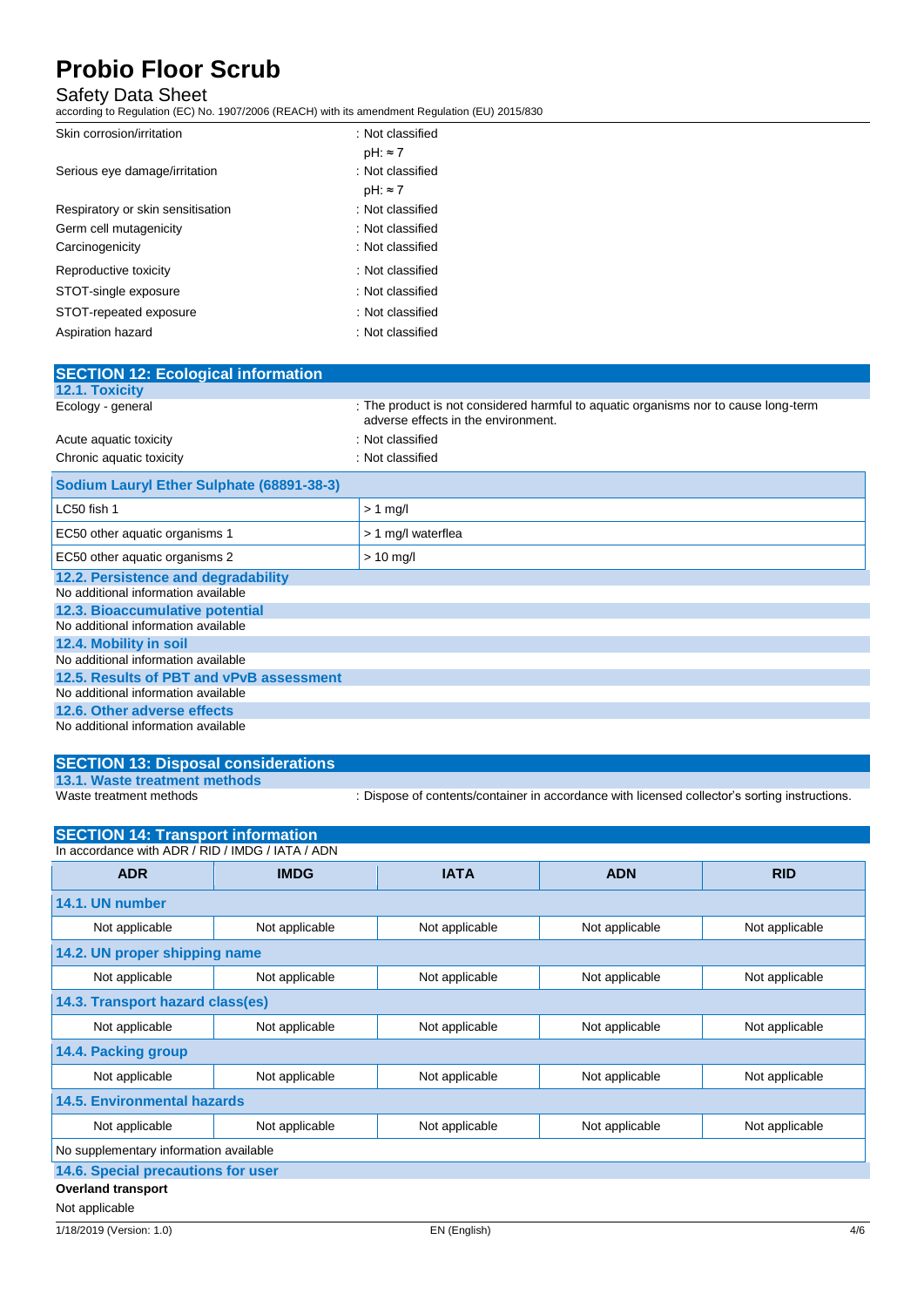### Safety Data Sheet

according to Regulation (EC) No. 1907/2006 (REACH) with its amendment Regulation (EU) 2015/830

- **Transport by sea**
- Not applicable

**Air transport**

Not applicable

**Inland waterway transport**

Not applicable

### **Rail transport**

Not applicable

**14.7. Transport in bulk according to Annex II of Marpol and the IBC Code**

Not applicable

### **SECTION 15: Regulatory information**

**15.1. Safety, health and environmental regulations/legislation specific for the substance or mixture**

### **15.1.1. EU-Regulations**

Contains no REACH substances with Annex XVII restrictions Contains no substance on the REACH candidate list

Contains no REACH Annex XIV substances

Contains no substance subject to REGULATION (EU) No 649/2012 OF THE EUROPEAN PARLIAMENT AND OF THE COUNCIL of 4 July 2012 concerning the export and import of hazardous chemicals.

Substance(s) are not subject to Regulation (EC) No 850/2004 of the European Parliament and of the Council of 29 April 2004 on persistent organic pollutants and amending Directive 79/117/EEC.

### **15.1.2. National regulations**

#### **Germany** Reference to AwSV : Water hazard class (WGK) 3, Highly hazardous to water (Classification according to AwSV, Annex 1) 12th Ordinance Implementing the Federal Immission Control Act - 12.BImSchV : Is not subject of the 12. BlmSchV (Hazardous Incident Ordinance) **Netherlands** SZW-lijst van kankerverwekkende stoffen : None of the components are listed SZW-lijst van mutagene stoffen : None of the components are listed NIET-limitatieve lijst van voor de voortplanting giftige stoffen – Borstvoeding : None of the components are listed NIET-limitatieve lijst van voor de voortplanting giftige stoffen – Vruchtbaarheid : None of the components are listed NIET-limitatieve lijst van voor de voortplanting giftige stoffen – Ontwikkeling : None of the components are listed **15.2. Chemical safety assessment**

No chemical safety assessment has been carried out

### **SECTION 16: Other information**

| Abbreviations and acronyms:         |                                                                                                   |
|-------------------------------------|---------------------------------------------------------------------------------------------------|
| <b>SDS</b>                          | Safety Data Sheet                                                                                 |
| <b>RID</b>                          | Regulations concerning the International Carriage of Dangerous Goods by Rail                      |
| <b>REACH</b>                        | Registration, Evaluation, Authorisation and Restriction of Chemicals Regulation (EC) No 1907/2006 |
| <b>LC50</b>                         | Median lethal concentration                                                                       |
| LD <sub>50</sub>                    | Median lethal dose                                                                                |
| IATA                                | International Air Transport Association                                                           |
| <b>IMDG</b>                         | International Maritime Dangerous Goods                                                            |
| <b>ADR</b>                          | European Agreement concerning the International Carriage of Dangerous Goods by Road               |
| Full text of H- and EUH-statements: |                                                                                                   |
| Aquatic Chronic 3                   | Hazardous to the aquatic environment — Chronic Hazard, Category 3                                 |
| Eye Dam. 1                          | Serious eye damage/eye irritation, Category 1                                                     |
|                                     |                                                                                                   |